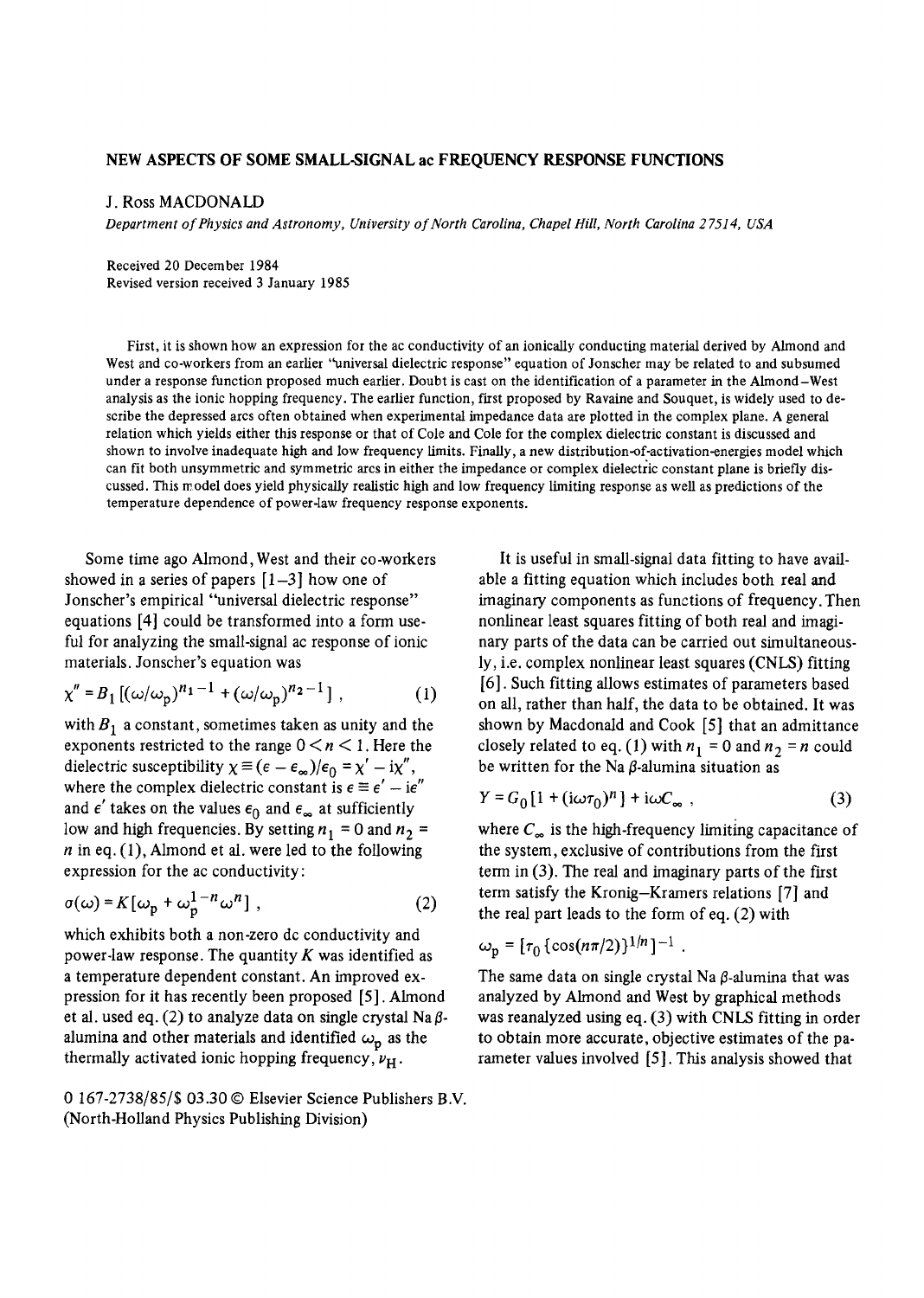the data did not lead to a well-defined value of  $\omega_e$ , where  $\omega_{\rm p} = \omega_{\rm e} \exp(-E/kT)$ , and thus they did not confirm the Almond–West identification of  $\omega_p$  with the ionic hopping frequency [5]. The Almond-West Na $\beta$ -alumina data has recently been re-analyzed and the question of the identity of  $\omega_{\rm p}$  and  $\nu_{\rm H}$  considered in more depth [8]. The conclusion is again reached that no available evidence supports the firm identification of  $\omega_{\rm n}$  and  $\nu_{\rm H}$ , but neither does the evidence absolutely preclude the possibility.

Let us restrict attention to the first term in eq. (3). Then the impedance corresponding to this term is

$$
Z = R_0/[1 + (i\omega \tau_0)^n]
$$
  
= R\_0/[1 + R\_0 A\_0 (i\omega)^n], (4)

where  $R_0 \equiv G_0^{-1}$ . The first form of this result was suggested years ago by Ravaine and Souquet [9], in analogy to the Cole-Cole dielectric response function [ 10] and later independently proposed by others [11,12]. It has been found quite useful in fitting data which lead to a depressed semicircle when the impedance is plotted in the complex plane. It may thus be termed the ZARC function. The second form is just the combination [13] of a constant phase element (CPE) in parallel with a resistor  $R_0$ . The CPE admittance is given [13] by  $Y = A_0(i\omega)^n$  with  $0 \le n \le 1$ . By focusing on a real rather than a complex function, Almond and West evidently did not realize that their eq. (2) was not entirely original. A sketch of a derivation of the first form of eq. (4) based on fractal dimensionality has been recently presented by Le Mehaute and Crepy [14]. Because of the generality of eq. (4), it seems unlikely that  $\omega_p \equiv [R_0 A_0 \cos(n\pi/2)]^{-1/n}$  will usually fall close to the ionic hopping frequency for most ionically conducting materials. Further, rather than derive an empirical equation such as eq. (2) from another empirical equation, proposed primarily for dielectric materials, in order to obtain a result appropriate for conducting materials, it seems more reasonable to start with the well-known empirical equation (4) originally proposed for the analysis of such systems.

Eq. (4) shows two different ways to parameterize the ZARC function, one considering it as a unitary function in its own right [9] and the other taking it as a composite function [13]. Which approach is the more appropriate? Although CNLS fitting of the same data set with these two forms will yield exactly the

same fit, the actual parameter calculations and uncertainties will generally turn out differently. Of course the fit with the lowest estimated parameter correlations and parameter standard deviations is preferable. Such fitting on the 113 K Na  $\beta$ -alumina data mentioned above gave smaller standard deviations with the first form, and the correlation between  $R_0$  and  $\tau_0$  was found to be  $-0.57$ , while fitting with the second form produced a correlation between  $R_0$  and  $A_0$  of -0.98! Similar results have been found for fitting of the data at other temperatures.

It has been recently pointed out [15] that when standard dimensionless normalization is employed, any response function derived at, say, the complex dielectric constant level may be employed in exactly the same form, but possibly with different parameter values, at the impedance level and vice versa. Of course such dual response implies two different materials, one showing dielectric system response and the other conducting system response. Let us define a general normalized immittance function  $I_k \equiv I'_k + iI''_k$  as

$$
I_k \equiv (U_k - U_{k\infty})/(U_{k0} - U_{k\infty})\,,\tag{5}
$$

where  $k = \epsilon$  or Z,  $U_{\epsilon} = \epsilon^* \equiv \epsilon' + i\epsilon''$ , and  $U_Z = Z$ . Here  $U_{k0}$  and  $U_{k\infty}$  are the low and high frequency limiting values of  $U_k$ . The general expression corresponding to the ZARC, eq. (4), when  $k = Z$ , is then

$$
I_k = [1 + (i\omega \tau_{k0})^{n_k}]^{-1} \tag{6}
$$

When  $k = Z$ , we may take  $n_Z = n$ . If one choses  $n_e =$  $1 - n$ , then the admittance corresponding to  $I_Z =$  $(Z - R_{\infty})/(R_0 - R_{\infty})$  and that corresponding to  $I_e \equiv$  $(\epsilon^* - \epsilon_\infty)/(\epsilon_0 - \epsilon_\infty)$  both involve the same  $(i\omega)^n$ power-law frequency response when  $(\omega \tau_{k0})^{n_k} \ge 1$ . The first choice leads, of course, to the ZARC, the second to just the standard Cole-Cole dielectric response function [10]. But as eq. (6) shows, plots of  $I<sub>e</sub>$  in the complex dielectric constant plane or of  $I<sub>Z</sub>$ in the impedance plane yield exactly the same shape when  $n_Z = n_e$ . It seems appropriate to term the general function, eq. (6), which subsumes both ZARC and Cole-Cole response, the ZC function. Note that the composite representation of the Cole-Cole function is that of a capacitor  $(C_0 - C_{\infty})$  in series with a CPE.

Although the distribution of relaxation times function associated with the unitary ZC is normalizable [10], unlike that of the CPE alone [7,13], the ZC does not generally exhibit response proportional to  $\omega$